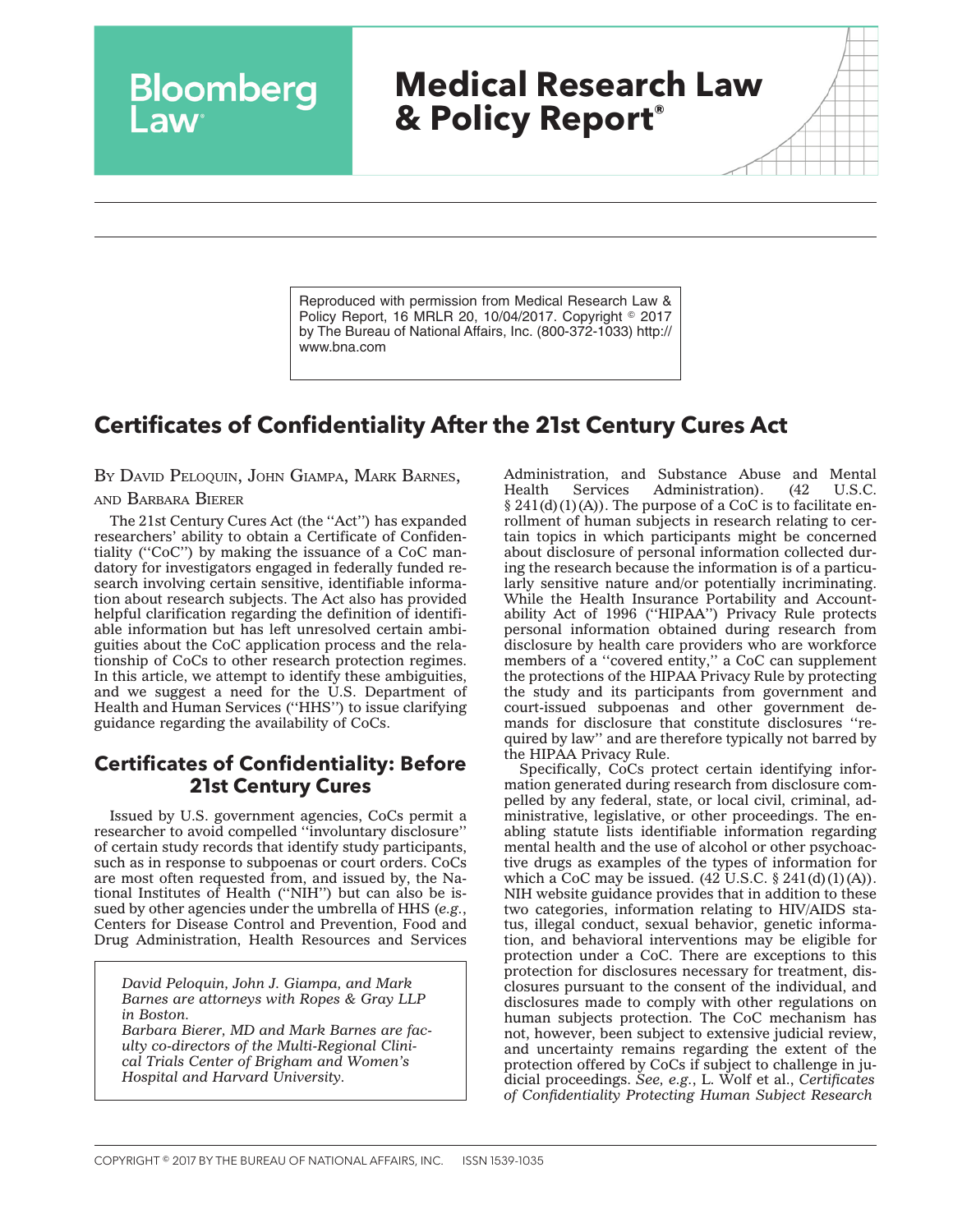Data in Law and Practice, 14 MINN. J. L. Sci. & Tech. 11 (2013) (providing an overview of case law related to CoCs).

This article reviews some of the changes made to CoCs by the recently enacted Act and discusses the implications of the changes for the research enterprise.

#### **The 21st Century Cures Act**

Before the passage of the Act (Pub. L. No. 114-255) in December 2016, the issuance of a CoC was entirely discretionary by the NIH institute or other HHS entity to which the CoC application was made. Applications for CoCs were evaluated for whether the research dealt with subject matter that was within a mission area of NIH. Certificates were issued for federally funded research as well as research not funded by the federal government, but in both cases on an entirely discretionary basis, without any specific standards binding the issuing agencies. The Act introduces two important changes regarding the issuance of CoCs.

First, the Act provides a new defined term to refer to the types of information that may be protected by a CoC: identifiable sensitive information (''ISI''). ISI is defined to include both information that identifies an individual and information for which there is ''at least a very small risk, as determined by current scientific practices or statistical methods, that some combination of the information, a request for the information, and other available data sources could be used to deduce the identity of an individual."  $(42 \text{ U.S.C. } § 241(d)(4))$ . This is an expansion from the current standard of identifiability applied to CoCs, which focuses on whether the information contains ''identifying characteristics,'' such as name, address, or Social Security number, that could ''reasonably lead'' to identification of the research subject. Notably, the revised standard of identifiability included in the definition of ISI is very similar to the standard for de-identification by a statistical expert found in the HIPAA Privacy Rule, thus showing a potential movement toward harmonizing identifiability standards across HHS. (45 C.F.R. § 164.514(b)(1)).

The enabling statute, as amended by the Act, continues to provide as examples of ''sensitive'' information only research on mental health or the use and effect of alcohol and other psychoactive drugs. However, in a notice issued on Sept. 7, 2017, NIH stated that any NIHsupported research falling into the following categories will be eligible for a CoC: (i) research involving ''human subjects'' as defined by 45 C.F.R. Part 46 (of which Subpart A is the ''Common Rule''); (ii) research involving the collection of identifiable biospecimens; (iii) research involving collection of biospecimens for which there is a small risk that some combination of the biospecimens, a request for the biospecimens, and other available data sources could be used to identify the individual; and (iv) research involving the generation of individual level, human genomic data. (NIH Notice Number NOT-OD-17-109) This suggests that NIH believes that all studies collecting identifiable information should be eligible for a CoC, not only those studies that collect categories of information traditionally considered to be ''sensitive.''

Second, the Act makes the issuance of a CoC *mandatory* for research involving ISI that is wholly or partially funded by a federal government department or agency. In its Sept. 7, 2017, notice, NIH issued guidance indicating that, effective Oct. 1, 2017, all research funded in whole or in part by NIH that is commenced or ongoing after Dec. 13, 2016 (the enactment date of the  $21<sup>st</sup>$  Century Cures Act), will be ''deemed to be issued a CoC.'' Notably, the notice instructs that ''[c]ertificates issued in this manner will not be issued in a separate document.'' Accordingly, the notice states that institutions and their investigators will be responsible for determining whether the research they conduct is within the scope of CoC protection and therefore will be deemed to have had a CoC issued for the study.

The NIH's September 2017 notice advises that investigators whose studies are ''deemed'' to have a CoC shall not disclose in any Federal, State, or local civil, criminal, administrative, legislative, or other proceeding the names of individuals participating in the research or information, documents, or biospecimens containing ISI about such individuals collected during the research without the consent of the relevant individual. In addition, the notice provides that the investigator shall not disclose to any other person not connected with the research the names of individuals participating in the research or any information, document, or biospecimens containing ISI about such individual collected during the research. Consistent with the Act, the notice states that exceptions to the bar on disclosure exist if the disclosure is (1) required by Federal, State, or local laws (*e.g.*, reporting of communicable diseases); (2) necessary for the medical treatment of the individual to whom the ISI pertains; (3) made with the consent of the individual; or (4) made for the purposes of other scientific research that is in compliance with applicable Federal regulations governing the protection of human subjects in research. As noted above, the notice suggests that all research defined as ''research'' involving ''human subjects'' under the Common Rule will now meet the criteria for a CoC, as will research involving the generation of individual level, human genomic data. Accordingly, as a result of the notice, all investigators conducting NIH-supported research should, as a matter of routine practice, determine whether their research is subject to a CoC so that they can comply with the attendant limitations on disclosure imposed by the CoC.

Notably, the NIH notice does not apply directly to research funded by other government agencies. It would therefore appear that investigators conducting such research will still need to make a specific application to NIH for CoCs, unless further federal guidance clarifies this issue. Upon application, issuance of a CoC for these studies will be mandatory, since the Act makes issuance mandatory for *all* federally funded research, not solely research funded by NIH. It would therefore be helpful for NIH and other CoC-issuing agencies to clarify the process through which investigators may seek and obtain CoCs for research funded by government agencies other than NIH itself. Investigators engaged in privately funded research will still need to make specific application for CoCs, and issuance of CoCs for such research remains discretionary, even after the Act. However, these investigators will be able to take advantage of the broader definition of ISI, and potentially NIH's broader interpretation of the term, and may be more likely to obtain a CoC.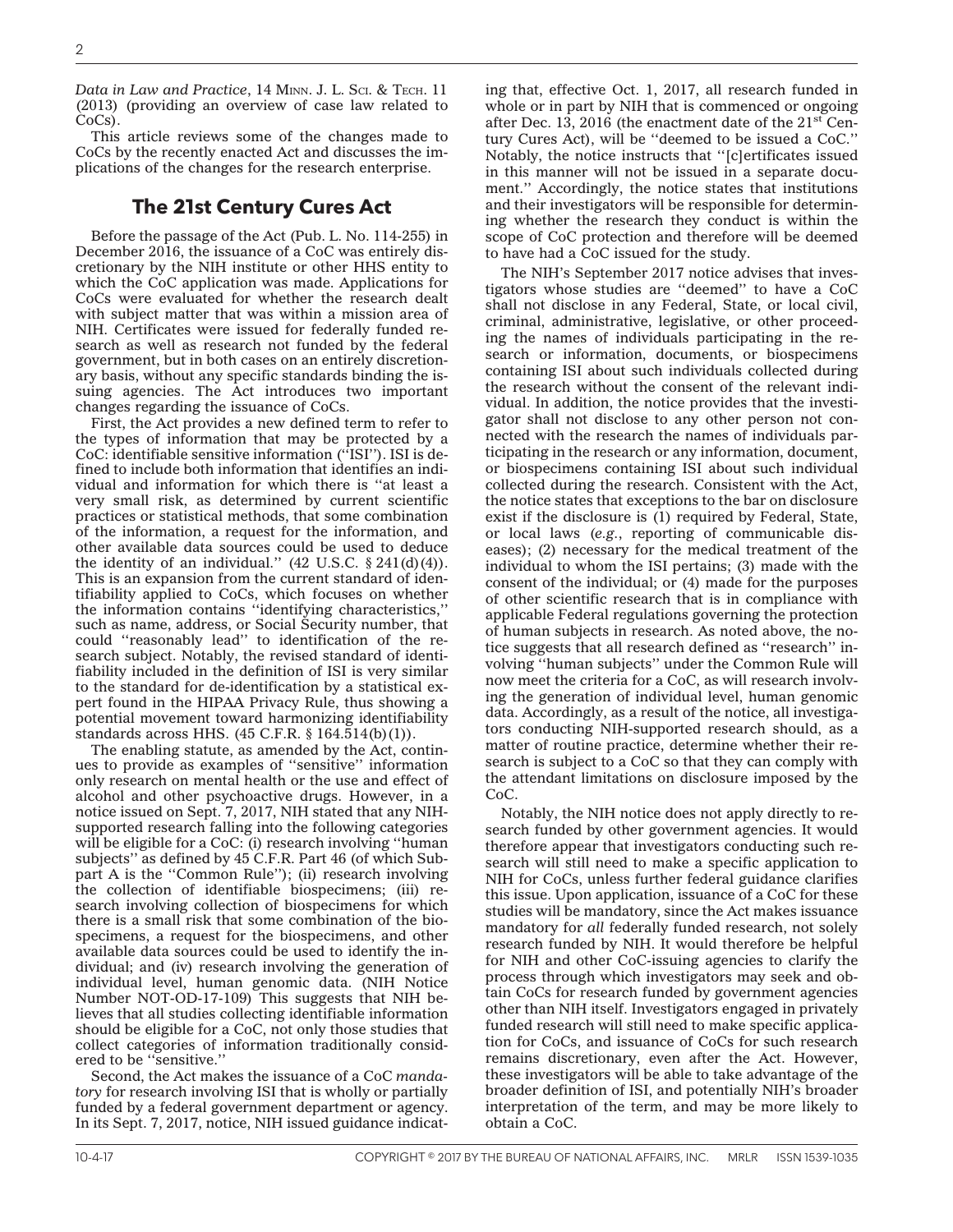#### **Implications**

Before the Act, there were a number of procedural hurdles to obtaining a CoC. The changes to the CoC application process are likely to increase the number of studies that are able to take advantage of this protection. A wider range of studies are now able to obtain CoCs, and the process for obtaining them will be less burdensome and involve less uncertainty. In the case of NIH-funded studies, the process will be automatic, which eliminates the burden imposed by the application process, but also places a new burden on investigators of NIH-funded research to evaluate whether every study they undertake will be "deemed" to have a CoC and thus required to comply with the terms of the CoC.

The automatic issuance of CoCs for a large percentage of NIH-funded research represents a major policy shift that will shield most human subjects research records developed in the course of NIH-funded research from discovery during the course of civil litigation. Research records will therefore occupy a privileged position in not being discoverable through the issuance of court orders and subpoenas in a way that clinical medical records are not today protected under HIPAA, which generally permits release of medical records in such circumstances subject to certain restrictions. (*See* 45 C.F.R. § 164.512(e)). For example, in a child custody dispute, the parent seeking custody will not be able to obtain through the civil litigation discovery process records of the other parent's involvement in an NIHfunded smoking cessation study, since such a study will most likely automatically be issued a CoC, even though the parent's medical records would presumably be discoverable if materially related to issues in custody determinations. One wonders if those within NIH and HHS who approved these CoC changes were fully aware that research records are now more protected from legal disclosure processes than some of the most sensitive medical records. In any event, researchers, institutional review board ("IRB") staff, institutional research officials, and legal counsel will need to be aware of these restrictions to avoid providing records in response to subpoena requests in violation of a CoC that has been automatically issued for NIH-funded research. These new limitations on access to research records could also lead to liability for institutions or researchers that release records in violation of an automaticallyissued CoC.

In addition, the automatic issuance of CoCs in NIHfunded research will likely require revisions to informed consent forms for such studies, as the NIH's existing website guidance on CoCs states that when a CoC is issued, research subjects must be told about the protections afforded by the CoC and any exceptions to that protection. A related question arises as to whether subjects who were enrolled in NIH-funded research on or after Dec. 13, 2016, for which the investigator did not obtain a CoC will need to be re-consented with a consent procedure that discusses the CoC. While NIH's notice does not speak directly to this question, as a practical matter it would seem that re-consent would not be required, since a primary purpose of a CoC is to provide subjects with comfort that they can enroll in a research study collecting sensitive or incriminating information without fear that their information will be shared with third parties. Subjects who already enrolled in the study chose to enroll absent this additional protection, and

thus it would not seem necessary for the investigator to undertake the burden of re-consenting them solely for the purpose of informing them of the CoC. However, it would seem necessary for the investigator to update the consent forms before consenting any new subjects into such studies, which will require the investigator to undertake the process of obtaining IRB approval for the revised consent forms.

The changed scope of what research can be protected by CoCs is likely to include more types of genetic research. The broader definition of ISI, relative to the previous definition that was limited to names and ''identifying characteristics,'' will strengthen protections for research participants. As science continues to evolve and identifying an individual based on some aspect of his or her genetic information becomes easier, it will be increasingly likely that the risk-based definition of ISI will include genetic sequencing information that may only have a small chance of being identifiable. Studies that make use of biological samples previously stored for future use may be eligible for issuance of a CoC if the researchers can show that it is possible that the subjects may be identified from data generated through their intended research use of the samples.

#### **Consistency with the Common Rule**

The Common Rule (45 C.F.R. Part 46, Subpart A), the set of federal regulations for the protection of human subjects in biomedical and behavioral research conducted or supported by most federal agencies, was the subject of revisions expected to take effect in January 2018 (*see* 82 Fed. Reg. 7,149 (Jan. 19, 2017)). These final revisions omitted a provision contained in earlier proposed revisions to the rule that would have defined the term ''human subject'' to include de-identified human biospecimens. Accordingly, under both the current and revised Common Rule, future research on samples of this type is typically not considered ''research'' subject to the rule, and consequently it does not require investigators to obtain IRB review and approval of the research or the informed consent of participants. However, due to advances in research methods, it is increasingly possible to identify individuals based on genetic information that can be obtained from biospecimens. Under the revised Common Rule, HHS will be required to re-evaluate periodically what it means for information or biospecimens to be identifiable.

Notably, the standard for identifiability contained in the definition of ISI, *i.e.*, any information for which a ''very small risk'' of re-identification exists, may include information for which the identity of the subject may not ''readily be ascertained by the investigator or associated with the information,'' the standard of identifiability found in both the current and revised Common Rule. Accordingly, information or biospecimens that have been stripped of direct identifiers and thus fall outside of the jurisdiction of the Common Rule may still present a ''very small risk'' of re-identifying the individual from whom they were obtained, meaning that research involving such materials may be eligible for a CoC even when the research would not be subject to regulation by the Common Rule. Indeed, NIH's September 2017 notice states explicitly that NIH-funded research involving the generation of individual level, human genomic data from biospecimens or the use of such data, regardless of whether the data are recorded